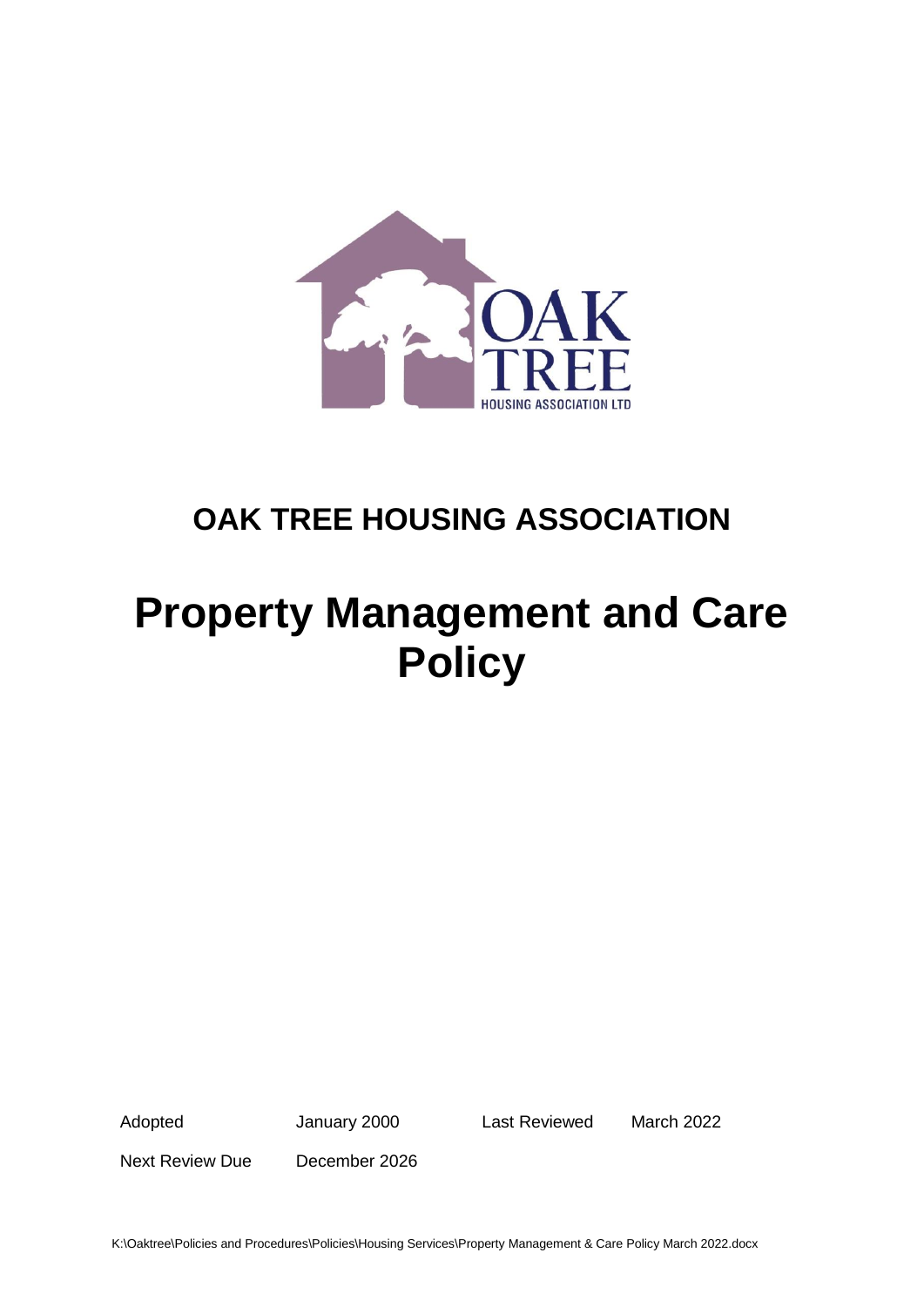## **1.0 INTRODUCTION**

The Property Management & Care Policy will indicate the arrangements on which residential property will be let and provide guidelines for the provision of tenancy agreements in relation to people who require support to sustain a tenancy.

#### **2.0 POLICY AIMS**

- To clarify the type of tenancy or lease agreement to be used in different circumstances.
- To provide guidance on the management and review of agreements.

## **3.0 POLICY PRINCIPLES**

3.1 The Association will seek to maximise the tenancy rights of individuals provided with housing by the Association. Applicants with in housing with support will be granted maximum tenancy rights according to their individual circumstances. This will normally mean that a Scottish Secure Tenancy will be granted, however in certain circumstances a Short Scottish Secure Tenancy may be appropriate.

The Housing (Scotland) Act 2014 introduced powers to:-

- 1. Convert an existing Scottish Secure Tenancy to a Short Scottish Secure Tenancy for a period of 12 months (with possible extension of 6 months)
- 2. Grant a Short Scottish Secure Tenancy (Antisocial Behaviour Grounds) for a period of 12 months (with possible extension for 6 months)
- 3. Grant a Short Scottish Secure Tenancy (non Antisocial Behaviour Grounds) for a period of either 6 or 12 months (no extension)

In shared flats an Occupancy Agreement mirroring the rights enshrined in the SST will be used.

- 3.2 A lease agreement will be considered in the following cases:-
	- Where an applicant has been referred for re-housing under the referral arrangements developed with the Health & Social Care Partnership and does not have the legal capacity to be a party to a tenancy agreement.
	- Where housing and support are inextricably linked so that the person cannot live in the accommodation without the support.
	- Where the local authority wishes the association to assist in the provision of scatter flats for homeless people.
	- Where accommodation is required for support staff.
- 3.3 The decision regarding whether to grant a lease arrangement will be taken by the Housing Services Sub-committee who will have reference to the following issues:-
	- Confidence in the track record of the lessee including their financial viability.
	- Approval of the assessment selection criteria.
	- Approval of the terms of tenancy/occupancy agreements.
	- Suitable arrangements for liaison being in place.
- 3.4 All lease agreements will be based on the SFHA Model Lease Agreement with relevant amendments to reflect the particular circumstances of the lease.